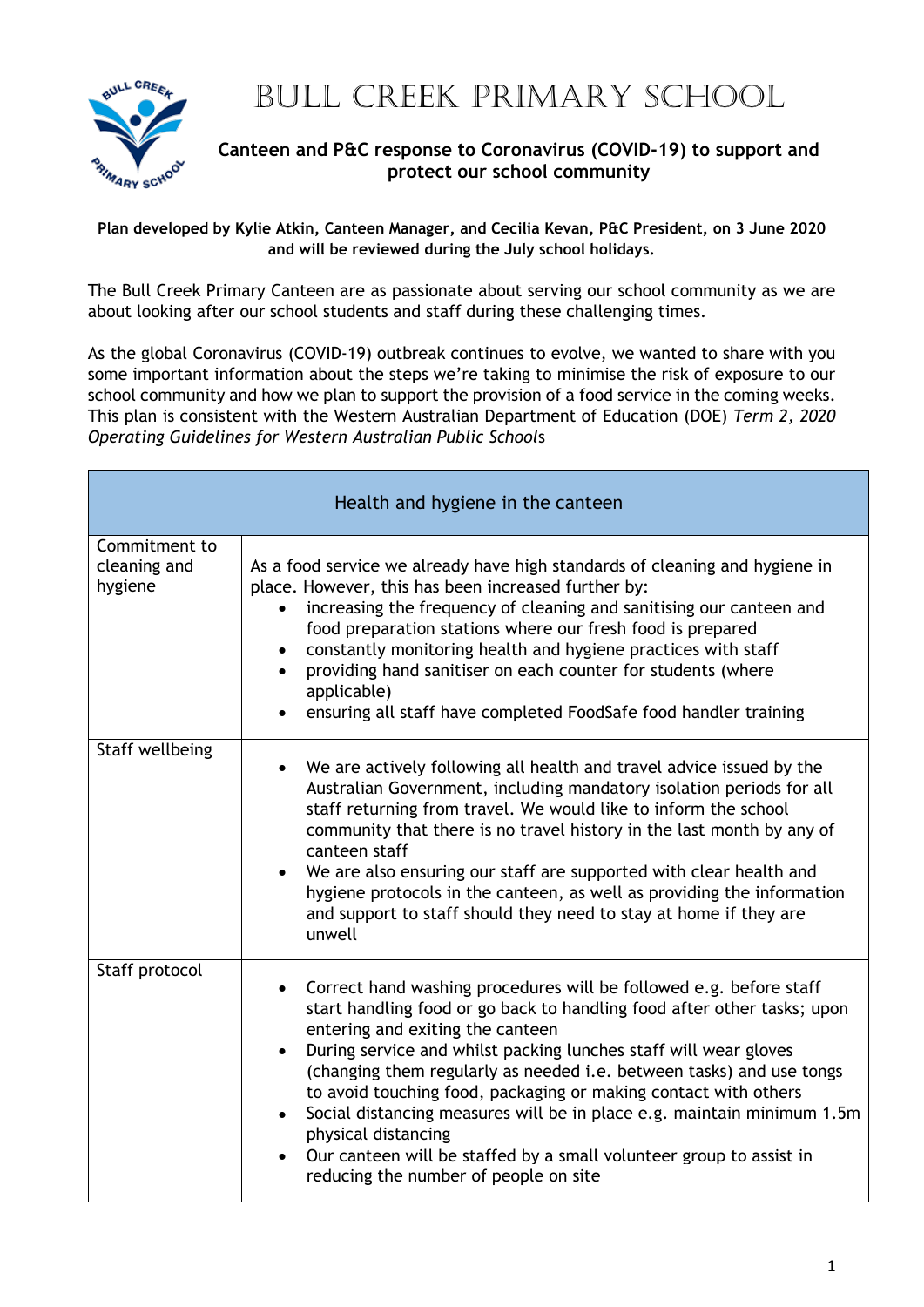| Canteen service |                                                                                                                                                                                                                                                                                                                                                                                                                                                                                                                                                                                                                                                                                                                                                                                                                                                  |  |
|-----------------|--------------------------------------------------------------------------------------------------------------------------------------------------------------------------------------------------------------------------------------------------------------------------------------------------------------------------------------------------------------------------------------------------------------------------------------------------------------------------------------------------------------------------------------------------------------------------------------------------------------------------------------------------------------------------------------------------------------------------------------------------------------------------------------------------------------------------------------------------|--|
| Food service    | In line with DOE guidelines to protect our staff and students, the canteen will<br>be providing a takeaway service only. This means our canteen will operate as                                                                                                                                                                                                                                                                                                                                                                                                                                                                                                                                                                                                                                                                                  |  |
|                 | follows:<br>Placing orders<br>No orders from parents will be taken at the canteen counter<br>Parents/students to order online via www.quickclik.com.au<br>For those who do not have access to online ordering facilities we ask<br>that these procedures are adopted:<br>place the order and money in a sealed envelope<br>$\bullet$<br>student s can drop the order at the canteen by 8.50am<br>$\bullet$<br>use correct money<br>$\bullet$<br>canteen staff will use gloves to count money and collate orders;<br>$\bullet$<br>and dispose of gloves before commencing other tasks                                                                                                                                                                                                                                                             |  |
|                 | Collecting orders<br>Collection of orders will be supervised by the Canteen Manager and<br>social distancing measures will be in place, encouraging students to<br>maintain minimum 1.5m physical distance<br>Hand sanitiser will be made available to students and they will be<br>asked to sanitise their hands before taking the lunch order basket<br>Service and break times<br>DOE guidelines state canteens can provide over the counter service;<br>at our school we won't be providing over the counter sales for the<br>time being. This will be reviewed over the school holidays.                                                                                                                                                                                                                                                    |  |
| Opening times   | During Term 2 our canteen will be open based on the number of<br>students attending school and using the canteen<br>We will regularly update the school community as our opening hours<br>$\bullet$<br>change via the P&C Facebook page and year group Facebook pages.<br>Week 7:<br>$\bullet$<br>The canteen will be Closed Monday 8 June and Wednesday 10 June<br>and OPEN FRIDAY 12 JUNE 2020<br>The service will include lunch only<br>Week 8:<br>$\bullet$<br>The canteen will be open Monday 15 June, Wednesday 17 June and<br>Friday 19 June 2020<br>The service will include lunch only<br>Week 9:<br>$\bullet$<br>The canteen will be open Monday 22 June, Wednesday 24 June and<br>Friday 26 June 2020<br>The service will include lunch only<br><b>Week 10:</b><br>٠<br>The canteen will be open Monday 29 June, Wednesday 1 July and |  |
|                 | Friday 3 July 2020<br>The service will include lunch only                                                                                                                                                                                                                                                                                                                                                                                                                                                                                                                                                                                                                                                                                                                                                                                        |  |